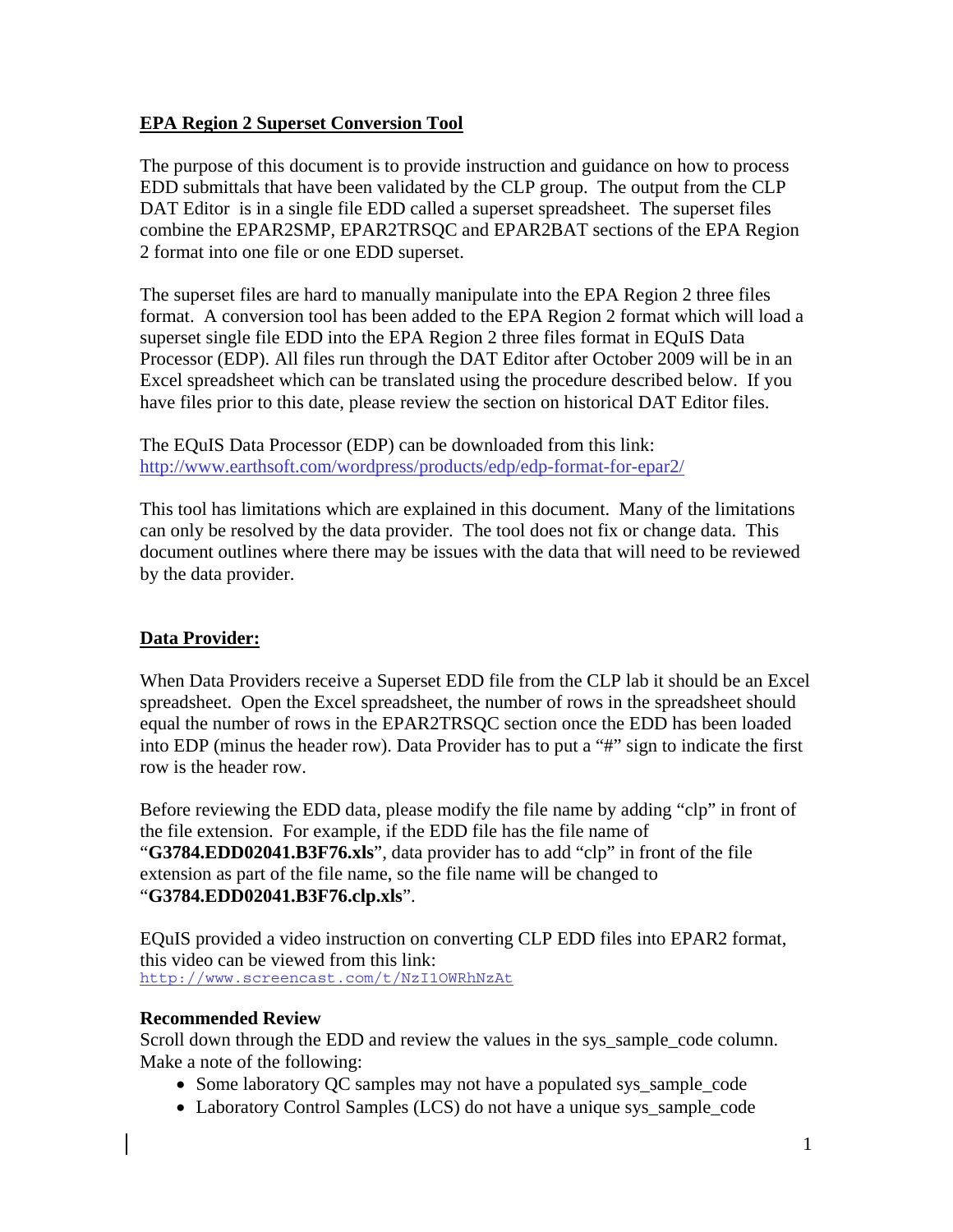• The sys\_loc\_code column is null.

The EPA Region 2 format requires a sys\_sample\_code and it must be unique.

### **Populating Null or Blank sys\_sample\_codes**

The CLP conversion tool will populate a null or blank sys sample code by concatenating the values in the sample\_name, sample\_date and sample\_matrix\_code columns. For the majority of the laboratory QC rows these 3 fields are enough to create a unique sys\_sample\_code. However, it is important to review these concatenated values.

### **Creating Unique sys\_sample\_codes**

The CLP laboratory deliverable does not contain a unique value for Laboratory Control Samples (LCS). Typically the sys\_sample\_code will be populated with the value, "LCS". The conversion tool attempts to make this value unique by concatenating the same fields as with the null or blank sys\_sample\_code (sample\_name, sample\_date and sample matrix code).

The values that were originally submitted in the Station\_ID column are mapped to the sys\_sample\_code column in the Superset EDD.

### **1. Data Provider:**

 The Data Provider has to provide the name and the code of the company that requested the laboratory analysis and is responsible for reporting the results to EPAR2.

**2. Test batch ID:** For CLP data, the Data Provider has to report the "Test Batch" ID". The "Test Batch ID" is a unique identifier for all lab batches. Please provider this identifier for any "Test Batch Type" including "Prep", "Analysis" and "Leach".

### **3. Interpreted\_qualifiers: Data Provider has to check the following three conditions:**

- 1. If both the "Lab\_qualifiers" and "Validator\_qualifiers" is populated, the "Validator\_qualifiers" should be listed as the final Interpreted\_qualifier and should be copied to the "Interpreted\_qualifier" column
- 2. If only the "Validator\_qualifiers" is populated, use "Validator\_qualifiers" as the value in the interpreted\_qualifier column.

3. If only the "Lab\_qualifier" is populated, the Data Provider has to look at the description in the "Lab\_qualifier", and compare the EPA Region 2 description of the same qualifier. If the description does not match, they need to find the qualifier description and code that closely matches their description of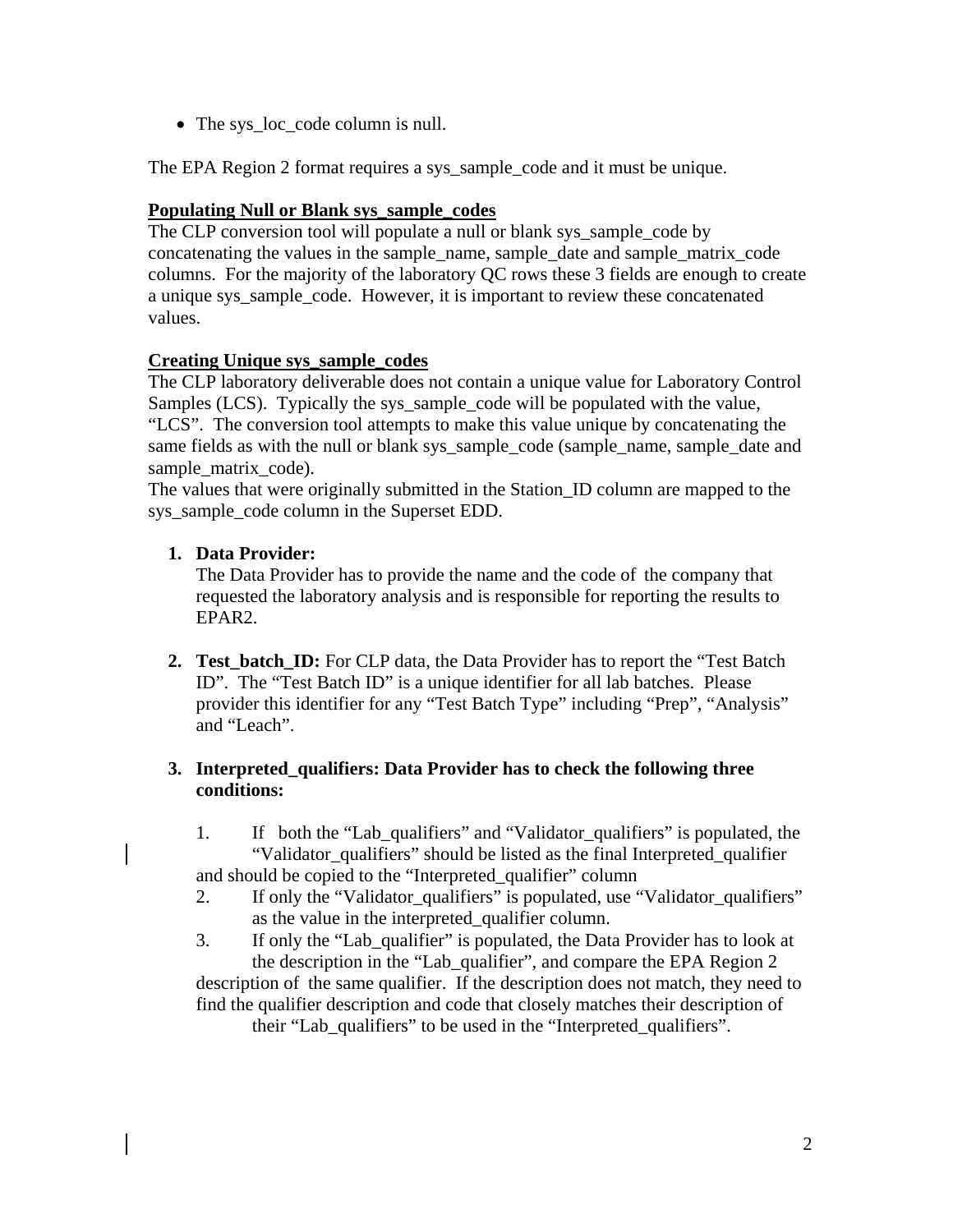| Lab qualifiers |  | Validator qualifiers   Interpreted qualifiers |  |
|----------------|--|-----------------------------------------------|--|
|                |  |                                               |  |
|                |  |                                               |  |

Example for  $#1$ .

| Lab_qualifiers |  | Validator qualifiers   Interpreted qualifiers |  |
|----------------|--|-----------------------------------------------|--|
|                |  |                                               |  |
|                |  |                                               |  |

### Example for #3:

| Lab_qualifiers | Validator_qualifiers   Interpreted_qualifiers |
|----------------|-----------------------------------------------|
|                |                                               |
|                |                                               |

Description of Example #3:

In this example, the Data Provider has to check the description of T, and if the description of T is closely matched with R2 description in the qualifier column, the Data Provider has to use the code from R2 that has the same or closely match description. In this case, we put "E" to the "Interpreted\_qualifier" column because it has the same description as R2. Similar to "Lab qualifiers" = "O-", the description from the lab for "O-" is estimated on the low side, which is the same as the description in R2 but the standard code for R2 is "J-", so we put "J-" to the "Interpreted\_qualifiers" column.

# **4. Cas Number (Cas\_rn):**

Data Provider has to use the chemical name and cas number that are in the Valid Values Reference Table, if any cas number or Chemical Name are not in the Table, please provide the valid values and make a request to EPA Region 2 that they add the values to the valid values list.

# **5. Check EDD**

 For the CLP Superset data, the data provider is responsible to know the EPA Region 2 EDD format, and review the valid values reference table and documentation in order to understand how to prepare the dataset. Each EDD has to go through EQuIS EDP to check for errors (EQuIS EDP can be downloaded from EPA Region 2 EDD web site). The following are an example of the errors that the Data Provider has to modify:

- 1) data\_provider: please provide the code of the data provider, codes can be found in the Valid Values Reference Table A-23.
- 2) sample\_matrix\_code: Please use the codes in the Valid Values Reference Table A-1 Matrix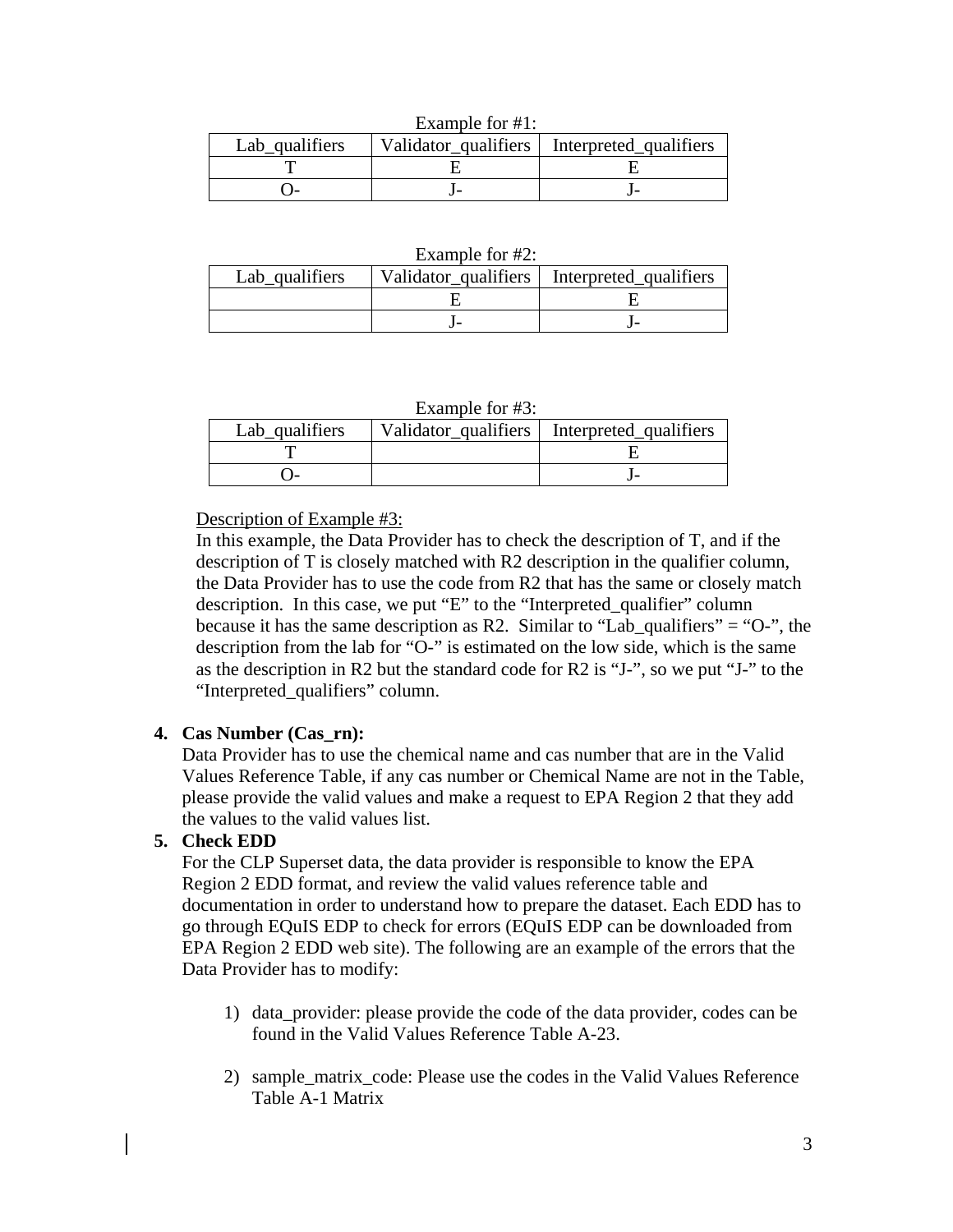- 3) sys\_loc\_code: Please provide the location data, including the location code for each normal environmental sample. (Please check the "Comprehensive EDD Specification Manual" in order to prepare the Data Provider, Site, and Location files.)
- 4) chain\_of\_custody: Please modify the chain of custody column if it exceeds the field length. This field allows 40 characters. (For definition, please check the format documentation)
- 5) sampling\_company\_code: This field is required in the EPA Region 2 format and is not provided in the CLP DAT EDD's. Please populate this column, provide a code that does not exceed 10 characters.
- 6) lab\_matrix\_code: Please use the codes in the Valid Values Reference Table A-1 Matrix
- 7) Preservative: Please check the Valid Values Reference Table A-27
- 8) Interpreted\_qualifiers: please check the Valid Values Reference Table A-10 for valid values, and description of the Interpreted Qualifiers from the above.
- 9) Test\_type: please check the Valid Values Reference Table A-25
- 10) Test\_batch\_id: Please read the description of Test\_Batch\_ID from the above.

### **6. Sign and Submit**

After data files have been loaded and all of the errors have been resolved, the Sign and Submit tool can be used to facilitate submittal of data to EQuIS Enterprise EDP. The Sign and Submit tool packages the data files with the correct naming convention which allows easy submittal of data packages. This feature requires a user name and password that may be obtained from the EQuIS Database Administrator. The instructions for using the Sign and Submit can be summarized in the following steps (Detailed instructions can be found on the EPA Region2 EDD web page):

1. Select Sign and Submit from the Application Menu

2. Enter your User Name and Password as well as the Program code that applies to the data package being submitted. The Registry ID will be automatically populated based on the selected Program Code.

3. Click the Submit button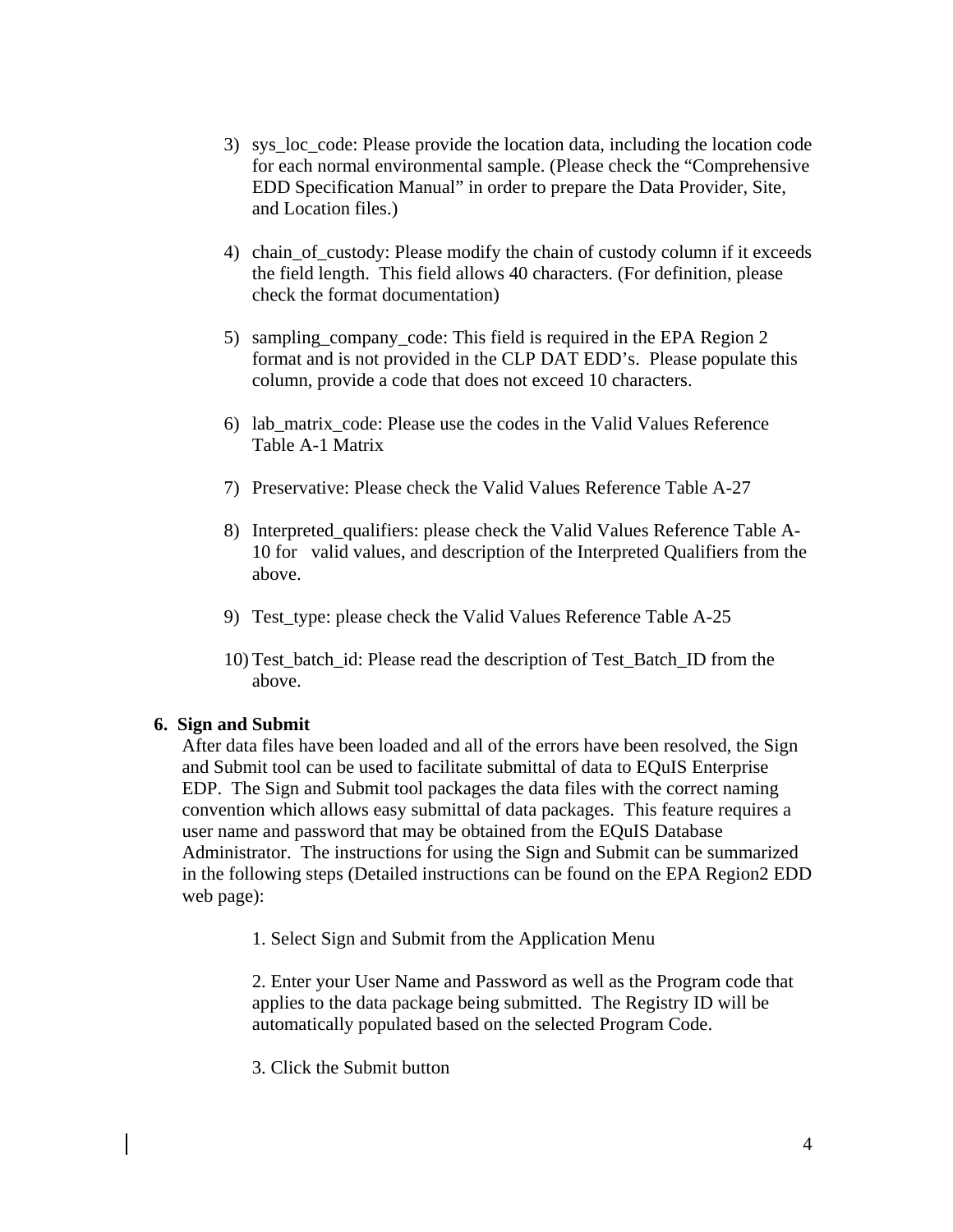4. You will be prompted for the location where you would like to save the file. The Sign and Submit feature will name the file correctly and save to a zipped file with the current date, a period, Registry ID, a period, and the Format file name used to create the EDDs.

(Example file name: ' **20100205.RegID123.EPARegion2EDD.zip**')

5. Select Save

6. Click 'OK' when the "EDD Signed and Saved" Verification Window comes up.

7. For each file, except the base map file, the name of the files are named after the section that was populated and have the extension of "csv" if the file was saved as a comma-delimited file or "txt" if the file was saved as a tab-delimited. For example if we made a package of the 3 sections populated by this CLP translation the zip would contain 4 files, EPAR2SMP\_v2.csv, EPAR2TRSQC\_v2.csv and EPAR2BAT\_v2.csv An additional user file is included (\*.usr) as the forth file. The Sign and Submit process packages or zips the files, the zipped package must be named using the file name as the site name, followed by the submittal date of the EDD with the format for the date being YYYYMMDD. The second part of the file name is the 12-character alphanumeric EPA ID for the facility under investigation. The third part of the file name refers to the EDD file format for the file being submitted. For more information on the user file refer to the Comprehensive manual.

#### **Historical DAT Editor Files**

If you have files that were created by the DAT Editor prior to October 2009 you can still process these files with the translation tool in the EPA Region 2 format with some minor modifications.

Review the file you have received. If it is not an Excel file, load it into Excel and save as an Excel spreadsheet. Review the column order and headers. It is important to use the same order and headers as defined below in Table A. Once the order and headers have been modified, follow the instructions above to process the file.

If there are any questions regarding the EDD, please send email to EPA Region 2 Region2\_equisedd@epa.gov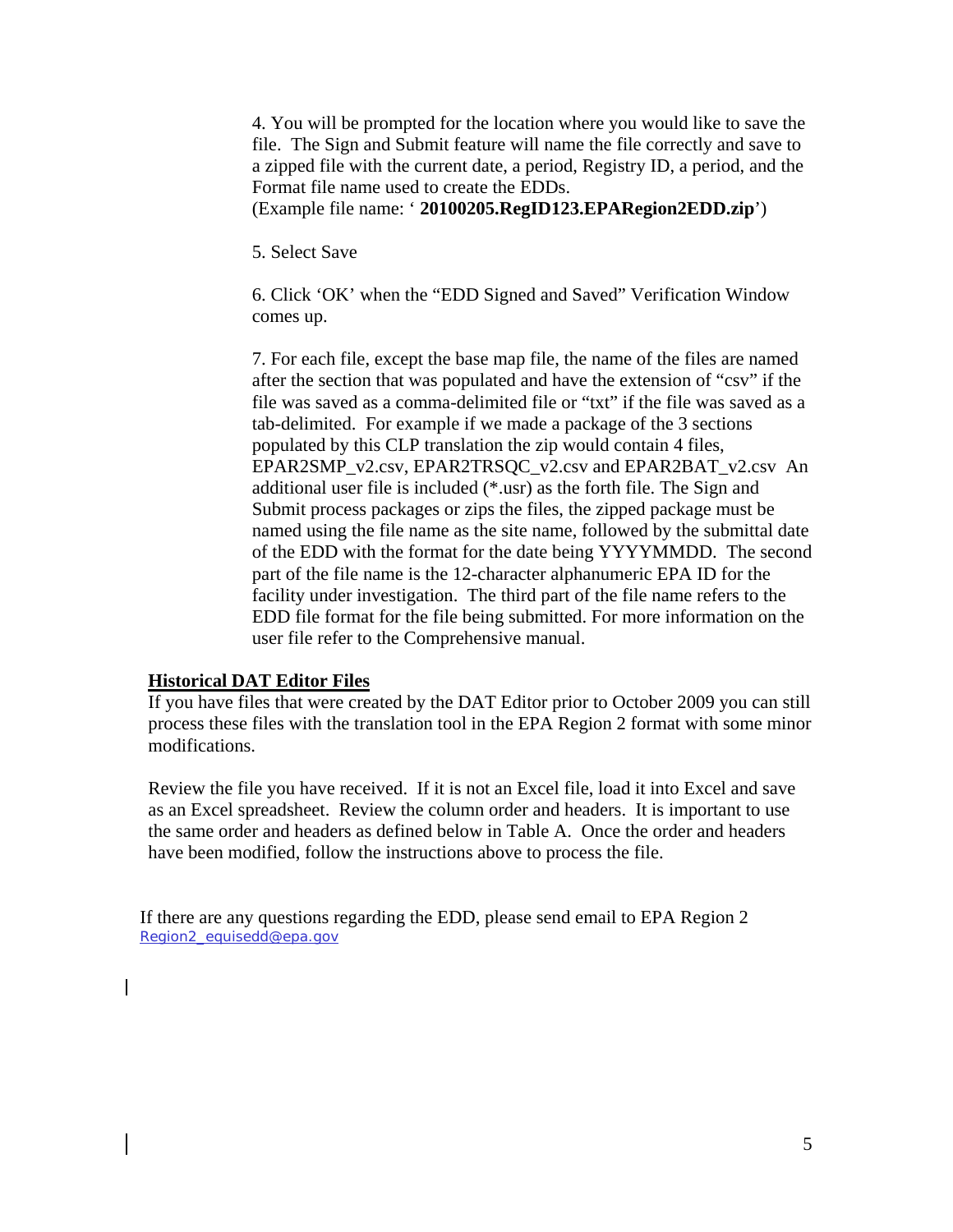#### **Table A**

Assumes the valid values and field definitions are consistent with the EPA Region 2 format unless noted.  $X =$  indicates fields where no data will be provided in CLP DAT file, field will remain null.

| <b>Field</b>     | <b>Field Name</b>                   | Inorganic not provided OR       | <b>Organic not provided OR NULL</b> |
|------------------|-------------------------------------|---------------------------------|-------------------------------------|
| Order            |                                     | <b>NULL</b>                     |                                     |
| $\mathbf{1}$     | DATA PROVIDER                       | X                               | Χ                                   |
| $\overline{2}$   | SYS_SAMPLE_CODE                     | For all field samples = Station | For all field samples = Station     |
|                  |                                     | Location                        | Location                            |
|                  |                                     | For Lab Matrix Spike and Lab    | For Lab Matrix Spike and Lab        |
|                  |                                     | Matrix Spike Duplicate          | Matrix Spike Duplicate samples      |
|                  |                                     | samples = Lab Sample ID         | = Lab Sample ID                     |
| 3                | SAMPLE NAME                         | EPA Sample Number               | EPA Sample Number                   |
| 4                | SAMPLE_MATRIX_CODE                  | Limited to Water and Soil in    | Limited to Soil, Sediment,          |
|                  |                                     | electronic deliverable (ASF)    | Water in electronic deliverable     |
|                  |                                     | submitted by the labs           | (EDD) submitted by the labs         |
| 5                | SAMPLE_TYPE_CODE                    |                                 | SD = Lab Matrix Spike Duplicate     |
|                  |                                     |                                 | considered as separate from         |
|                  |                                     |                                 | spike                               |
| $\boldsymbol{6}$ |                                     |                                 | BS = LCS (Lab Control Sample)       |
| $\overline{7}$   | SAMPLE_SOURCE<br>PARENT SAMPLE CODE | For Lab Matrix Spike, Post-     | For Lab Matrix Spike, Post-         |
|                  |                                     | Digestion Spike and Lab         | Digestion Spike and Lab             |
|                  |                                     | Duplicate samples = Station     | Duplicate samples = Station         |
|                  |                                     | Location of Parent Sample       | Location of Parent Sample           |
| 8                | SAMPLE_DEL_GROUP                    |                                 |                                     |
| 9                | SAMPLE DATE                         | Sampling Time will not be       | Sampling Time will not be           |
|                  |                                     | reported in this field because  | reported in this field because      |
|                  |                                     | of the existing DAT Editor      | of the existing DAT Editor          |
|                  |                                     | settings.                       | settings.                           |
| 10               | SYS LOC CODE                        | X                               | X                                   |
| 11               | START_DEPTH                         | X                               | X                                   |
| 12               | END DEPTH                           | Χ                               | X                                   |
| 13               | DEPTH UNIT                          | X                               | Χ                                   |
| 14               | CHAIN_OF_CUSTODY                    |                                 |                                     |
| 15               | SENT TO LAB DATE                    |                                 |                                     |
| 16               | SAMPLE RECEIPT DATE                 |                                 |                                     |
| 17               | SAMPLER                             |                                 |                                     |
| 18               | SAMPLING_COMPANY_CODE               |                                 |                                     |
| 19               | SAMPLING_REASON                     | Χ                               | Χ                                   |
| 20               | SAMPLING TECHNIQUE                  | X                               | X                                   |
| 21               | TASK CODE                           | X                               | X                                   |
| 22               | <b>COLLECTION QUARTER</b>           | X                               | X                                   |
| 23               | COMPOSITE YN                        | Current default value = $N$     | Current default value = $N$         |
| 24               | COMPOSITE DESC                      | X                               | X                                   |
| 25               | SAMPLE CLASS                        | X                               | X                                   |
| 26               | <b>CUSTOM FIELD 1</b>               | X                               | X                                   |
| 27               | <b>CUSTOM FIELD 2</b>               | X                               | X                                   |
| 28               | <b>CUSTOM FIELD 3</b>               | X                               | X                                   |
| 29               | COMMENT                             | X                               | X                                   |
| 30               | BREAK_1                             | X                               | X                                   |

 $\overline{\phantom{a}}$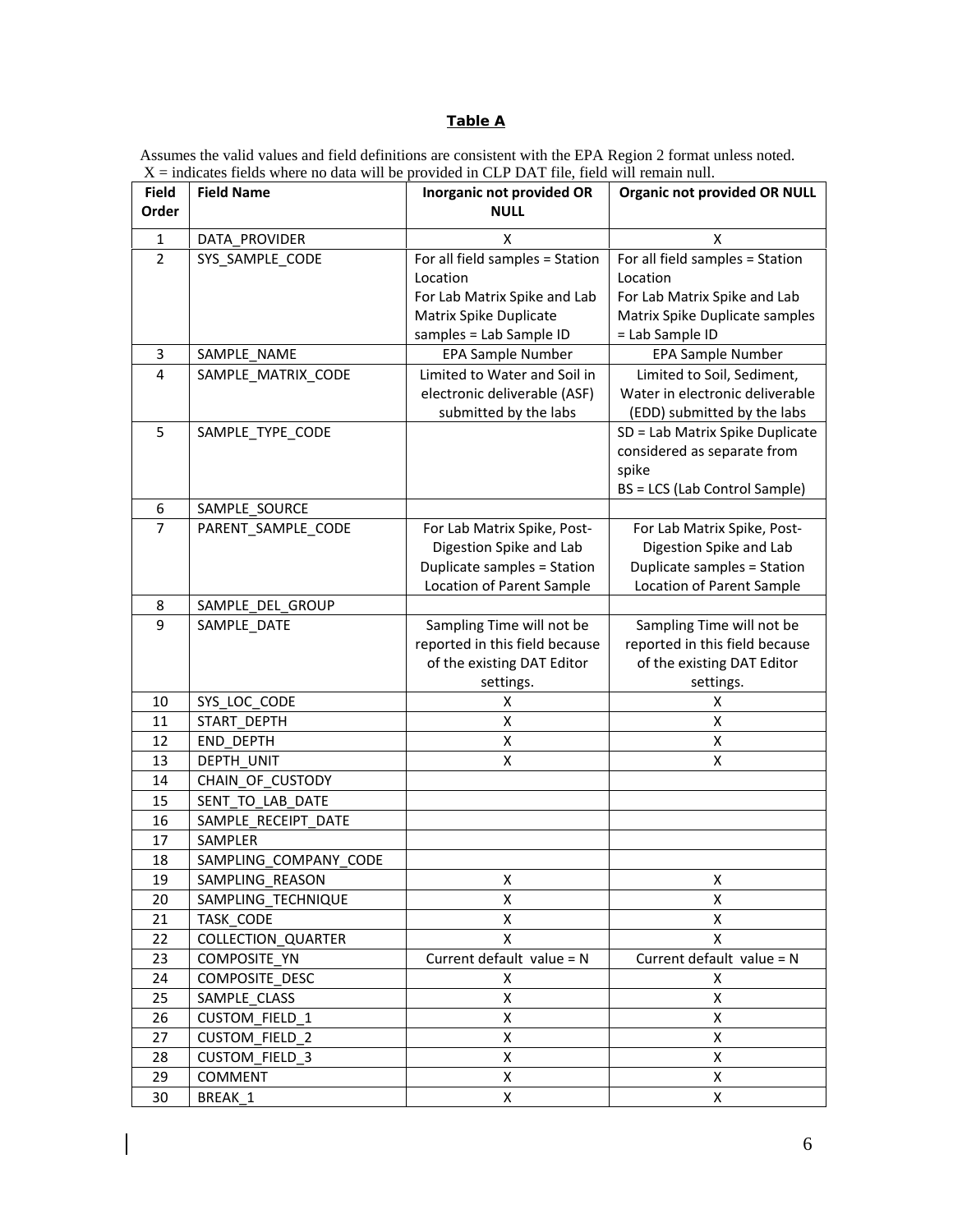| 31 | SYS SAMPLE CODE           | Same as above                     | Same as above                     |
|----|---------------------------|-----------------------------------|-----------------------------------|
| 32 | LAB ANL METHOD NAME       |                                   |                                   |
| 33 | ANALYSIS DATE             |                                   |                                   |
| 34 | TOTAL_OR_DISSOLVED        | х                                 | x                                 |
| 35 | <b>COLUMN NUMBER</b>      | X                                 | X                                 |
| 36 | TEST TYPE                 | X                                 | Defaulted to 'ANALYSIS'           |
| 37 | LAB MATRIX CODE           | Same values as in                 | Same values as in                 |
|    |                           | SAMPLE_MATRIX_CODE field          | SAMPLE MATRIX CODE field          |
| 38 | ANALYSIS_LOCATION         |                                   |                                   |
| 39 | <b>BASIS</b>              |                                   |                                   |
| 40 | CONTAINER_ID              | Χ                                 | X                                 |
| 41 | DILUTION FACTOR           |                                   |                                   |
| 42 | PREP METHOD               |                                   |                                   |
| 43 | PREP DATE                 |                                   |                                   |
| 44 | LEACHATE METHOD           | Χ                                 | X                                 |
| 45 | LEACHATE DATE             | X                                 | X                                 |
| 46 | LAB NAME CODE             | <b>CLP Laboratory Code</b>        | CLP Laboratory Code               |
| 47 | QC LEVEL                  |                                   |                                   |
| 48 | LAB_SAMPLE_ID             |                                   |                                   |
| 49 | PERCENT MOISTURE          |                                   |                                   |
| 50 | SUBSAMPLE_AMOUNT          | Soil Sample Aliquot Weight        | Sample Aliquot Amount             |
|    |                           | and Water Sample Aliquot          |                                   |
|    |                           | <b>Initial Volume</b>             |                                   |
| 51 | SUBSAMPLE_AMOUNT_UNIT     | Sample Aliquot                    | Sample Aliquot Amount Units       |
|    |                           | Weight/Volume Units               |                                   |
| 52 | ANALYST NAME              | X                                 |                                   |
| 53 | <b>INSTRUMENT ID</b>      |                                   |                                   |
| 54 | <b>COMMENT</b>            | Will be populated with            | Will be populated with            |
|    |                           | column_number value. The          | column_number value. The          |
|    |                           | name of the column should         | name of the column should         |
|    |                           | remain as "COMMENT"               | remain as "COMMENT"               |
| 55 | PRESERVATIVE              |                                   |                                   |
| 56 | FINAL VOLUME              | Sample Aliquot Final Volume       | Sample Aliquot Final Volume       |
| 57 | FINAL_VOLUME_UNIT         | Sample Final Volume Units         | Sample Final Volume Units         |
| 58 | CAS RN                    |                                   |                                   |
| 59 | CHEMICAL_NAME             |                                   |                                   |
| 60 | RESULT VALUE              | Validated Result                  | <b>Validated Result</b>           |
| 61 | RESULT_ERROR_DELTA        | х                                 | X                                 |
| 62 | RESULT_TYPE_CODE          |                                   |                                   |
| 63 | REPORTABLE_RESULT         |                                   |                                   |
| 64 | DETECT_FLAG               | Current default values:           | Current default values:           |
|    |                           | N if Lab Qualifier = $U$          | N if Lab Qualifier = $U$          |
|    |                           | Y if Lab Qualifier not equal to   | Y if Lab Qualifier not equal to U |
|    |                           | U                                 |                                   |
| 65 | LAB QUALIFIERS            |                                   |                                   |
| 66 | VALIDATOR QUALIFIERS      |                                   |                                   |
| 67 | INTERPRETED QUALIFIERS    | X                                 | x                                 |
| 68 | ORGANIC YN                | Current default value = N         | Current default value = Y         |
| 69 | METHOD_DETECTION_LIMIT    |                                   |                                   |
| 70 | REPORTING DETECTION LIMIT | <b>Adjusted Contract Required</b> | <b>Adjusted Contract Required</b> |
|    |                           | Quantitation Limit (CRQL)         | Quantitation Limit (CRQL)         |

 $\overline{\phantom{a}}$